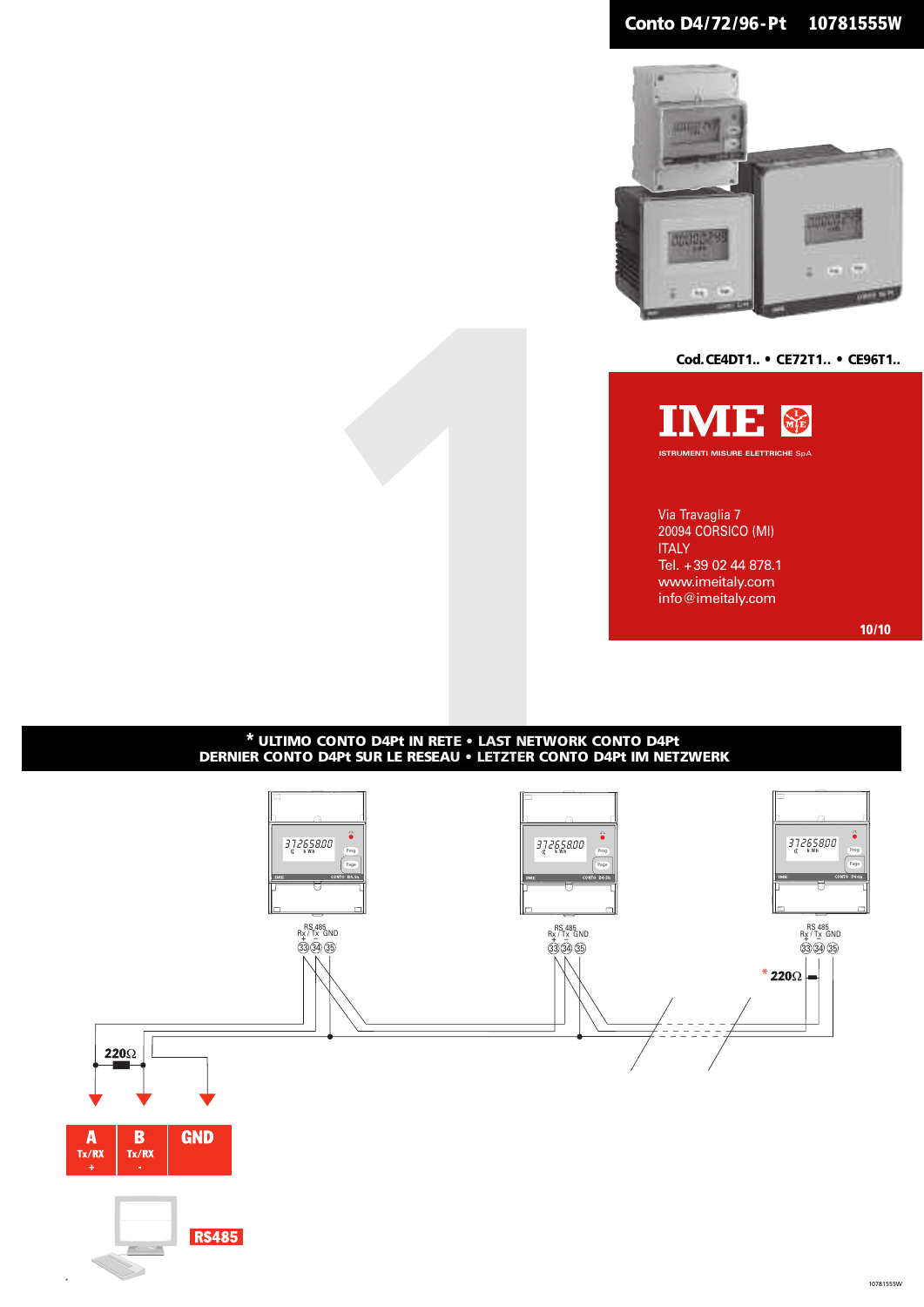# **ISTRUZIONI PER L'INSTALLAZIONE**

La posizione di fissaggio risulta completamente indifferente ai fini del funzionamento. Prima di procedere alla installazione, verificare che i dati di targa (tensione, corrente, frequenza) corrispondano a quelli effettivi di rete.

# **• PARAMETRI PROGRAMMABILI**

#### **PASSWORD**

L'ingresso al menù di programmazione è protetto da una password numerica di accesso<br>(valore standard 1000). In fase di programmazione è possibile modificare la password di<br>accesso alla programmazione con un valore personal re compreso tra 0001 e 8999).

**ATTENZIONE!** è indispensabile registrare e conservare in modo sicuro la password impostata, per poter accedere in futuro al menù di programmazione.

#### **CONNESSIONE**

### **Tabella 1**

# **MOUNTING INSTRUCTIONS**

Working is not affected, in any way, by the mounting position. Before mounting, it is necessary to verify that data on the label (voltage, current, frequency) correspond to the real network ones.

# **• PROGRAMMABLE PARAMETERS**

# **PASSWORD**

Login to programming menu is protected by an access numeric password (standard value 1000).

During programming it is possible to modify the programming access password with a customized value (loaded value must be between 0001 and 8999).

**ATTENTION !** For future accesses to the programming menu, it is essential to store and hold in a safe way the loaded password.

#### **CONNECTION**

#### **Table 1**

| <b>CONNESSIONE</b><br>ma di inserzione.<br>strumento.<br>Tabella 1                                                                                                                                                                                                                                                                                                                                          |                                                                                   | Lo strumento può essere utilizzato per inserzione su linea monofase o trifase (3 o 4 fili).<br>Scegliere il tipo di inserzione desiderata e rispettare scrupolosamente nei cablaggi lo sche-<br>Una inesattezza nei collegamenti è inevitabilmente causa di misure falsate o di danni allo | the meter.<br><b>Table 1</b>                                                                                                                                                                                                                                                                                                                                                                                                                  | <b>CONNECTION</b><br>The meter can be connected with single-phase or 3-phase lines (3 or 4 wires). | Choose the desired connection and, in the wiring, scrupulously respect the wiring dia-<br>gram; an error in connection unavoidably leads to wrong measurements or damages to  |  |
|-------------------------------------------------------------------------------------------------------------------------------------------------------------------------------------------------------------------------------------------------------------------------------------------------------------------------------------------------------------------------------------------------------------|-----------------------------------------------------------------------------------|--------------------------------------------------------------------------------------------------------------------------------------------------------------------------------------------------------------------------------------------------------------------------------------------|-----------------------------------------------------------------------------------------------------------------------------------------------------------------------------------------------------------------------------------------------------------------------------------------------------------------------------------------------------------------------------------------------------------------------------------------------|----------------------------------------------------------------------------------------------------|-------------------------------------------------------------------------------------------------------------------------------------------------------------------------------|--|
|                                                                                                                                                                                                                                                                                                                                                                                                             | ra del tipo di inserzione selezionato e degli eventuali rapporti TA e TV esterni. | La configurazione dell'ingresso, deve essere completata con la programmazione da tastie-                                                                                                                                                                                                   |                                                                                                                                                                                                                                                                                                                                                                                                                                               |                                                                                                    | The input configuration must be completed with the keyboard-programming of the cho-<br>sen connection type as well as of any external current and voltage transformer ratios. |  |
|                                                                                                                                                                                                                                                                                                                                                                                                             | <b>SCHEMA INSERZIONE • WIRING DIAGRAM</b>                                         | <b>LINEA • LINE</b>                                                                                                                                                                                                                                                                        |                                                                                                                                                                                                                                                                                                                                                                                                                                               | <b>CARICO . LOAD</b>                                                                               | CONFIGURAZIONE <sup>1</sup> . CONFIGURATION <sup>1</sup>                                                                                                                      |  |
| S1000/232                                                                                                                                                                                                                                                                                                                                                                                                   | <b>1N1E</b>                                                                       | Monofase • Single-phase                                                                                                                                                                                                                                                                    |                                                                                                                                                                                                                                                                                                                                                                                                                                               |                                                                                                    | Mode A                                                                                                                                                                        |  |
| S1000/248                                                                                                                                                                                                                                                                                                                                                                                                   | $3-1E$                                                                            |                                                                                                                                                                                                                                                                                            |                                                                                                                                                                                                                                                                                                                                                                                                                                               | Equilibrato . Balanced                                                                             | Mode B                                                                                                                                                                        |  |
| S1000/246                                                                                                                                                                                                                                                                                                                                                                                                   | $3-2E(1-3)$                                                                       |                                                                                                                                                                                                                                                                                            |                                                                                                                                                                                                                                                                                                                                                                                                                                               |                                                                                                    | Mode A                                                                                                                                                                        |  |
| S1000/247                                                                                                                                                                                                                                                                                                                                                                                                   | $3-2E(2-3)$                                                                       | Trifase 3 fili . 3-wire 3-phase                                                                                                                                                                                                                                                            |                                                                                                                                                                                                                                                                                                                                                                                                                                               |                                                                                                    |                                                                                                                                                                               |  |
| S1000/245                                                                                                                                                                                                                                                                                                                                                                                                   | $3-2E(1-2)$                                                                       |                                                                                                                                                                                                                                                                                            | Squilibrato . Unbalanced                                                                                                                                                                                                                                                                                                                                                                                                                      |                                                                                                    |                                                                                                                                                                               |  |
| S1000/250                                                                                                                                                                                                                                                                                                                                                                                                   | $3-3E$                                                                            |                                                                                                                                                                                                                                                                                            |                                                                                                                                                                                                                                                                                                                                                                                                                                               |                                                                                                    |                                                                                                                                                                               |  |
| S1000/249                                                                                                                                                                                                                                                                                                                                                                                                   | 3N1E                                                                              | Trifase 4 fili • 4-wire 3-phase                                                                                                                                                                                                                                                            |                                                                                                                                                                                                                                                                                                                                                                                                                                               | Equilibrato • Balanced                                                                             | Mode B                                                                                                                                                                        |  |
| S1000/231                                                                                                                                                                                                                                                                                                                                                                                                   | 3N3E                                                                              |                                                                                                                                                                                                                                                                                            |                                                                                                                                                                                                                                                                                                                                                                                                                                               | Squilibrato . Unbalanced                                                                           | Mode A                                                                                                                                                                        |  |
| 'Valore da impostare in programmazione<br>e la configurazione effettuata da tastiera.                                                                                                                                                                                                                                                                                                                       |                                                                                   | ATTENZIONE! accertarsi della esatta corrispondenza tra lo schema di inserzione utilizzato                                                                                                                                                                                                  |                                                                                                                                                                                                                                                                                                                                                                                                                                               | 'Value to be loaded during programming<br>connection type.                                         | <b>WARNING!</b> Pay attention that the used wiring diagram meets the keyboard-programming                                                                                     |  |
| <b>RAPPORTO TA - TV ESTERNI</b><br>$Ct$ = rapporto primario/secondario TA (es. TA800/5A Ct=160)<br>$Vt$ = rapporto primario/secondario TV (es. TV20.000/100V Ct=200,0)<br>Ct: selezionabile nel campo 19999<br>Vt: selezionabile nel campo 1,01500,0<br>Massimo rapporto impostabile CtxVt = 5.000.000 (TA/1A) oppure 1.000.000 (TA/5A)<br>ATTENZIONE! per inserzione diretta, impostare Ct=0001 e Vt=001,0 |                                                                                   |                                                                                                                                                                                                                                                                                            | <b>EXTERNAL CURRENT - VOLTAGE TRANSFORMER RATIO</b><br>$Ct$ = current transformer primary/secondary ratio (ex. TA800/5A Ct=160)<br>$Vt =$ voltage primary/secondary transformer ratio (ex. TV20.000/100V Ct=200,0)<br>Ct: selectable in the range 19999<br>Vt: selectable in the range 1,01500,0<br>Highest loadable ratio CtxVt = 5.000.000 (CT/1A) or 1.000.000 (VT/5A)<br><b>WARNING!</b> for direct connection, load Ct=0001 and Vt=001,0 |                                                                                                    |                                                                                                                                                                               |  |
| <b>POTENZA MEDIA</b><br>Tempo di integrazione: 5, 8, 10, 15, 20, 30, 60min<br>Azzeramento valore massimo memorizzato                                                                                                                                                                                                                                                                                        |                                                                                   |                                                                                                                                                                                                                                                                                            | <b>AVERAGE POWER</b><br><b>Integration time:</b> 5, 8, 10, 15, 20, 30, 60 minutes<br>Maximum stored value reset                                                                                                                                                                                                                                                                                                                               |                                                                                                    |                                                                                                                                                                               |  |
| <b>COMUNICAZIONE RS485</b><br>Velocità di trasmissione: 4800, 9600, 19200 bit/secondo<br>N° indirizzo: 1255<br>Bit parità: pari - dispari - nessuno                                                                                                                                                                                                                                                         |                                                                                   |                                                                                                                                                                                                                                                                                            | <b>RS485 COMMUNICATION</b><br>Transmission speed: 4800, 9600, 19200 bit/second<br>Address number: 1255<br>Parity bit: none - even - odd                                                                                                                                                                                                                                                                                                       |                                                                                                    |                                                                                                                                                                               |  |
| <b>USCITA IMPULSI</b><br>Grandezza associata: energia attiva o reattiva<br>Peso impulsi: 1imp/10 - 100 - 1.000Wh opp. varh 10 - 100 - 1000kWh opp. Kvarh<br>Durata impulso: 50 - 100 - 150 - 200 - 200 - 400 - 500ms                                                                                                                                                                                        |                                                                                   |                                                                                                                                                                                                                                                                                            | <b>PULSE OUTPUT</b><br><b>Coupled quantity:</b> active or reactive energy<br><b>Pulse weight:</b> 1 pulse/10 - 100 - 1.000Wh or varh - 10 - 100 - 1000kWh or Kvarh<br><b>Width of the pulse:</b> $50 - 100 - 150 - 200 - 300 - 400 - 500$ ms                                                                                                                                                                                                  |                                                                                                    |                                                                                                                                                                               |  |

#### **1 Valore da impostare in programmazione**

## **RAPPORTO TA – TV ESTERNI**

## **POTENZA MEDIA**

# **COMUNICAZIONE RS485**

## **USCITA IMPULSI**

**Grandezza associata:** energia attiva o reattiva **Peso impulsi:** 1imp/10 – 100 - 1.000Wh opp. varh 10 - 100 - 1000kWh opp. Kvarh<br>**Durata impulso:** 50 – 100 – 150 – 200 – 300 – 400 – 500ms

## **ENERGIA**

Azzeramento energia parziale attiva o reattiva.

### **1 Value to be loaded during programming**

## **EXTERNAL CURRENT – VOLTAGE TRANSFORMER RATIO**

# **AVERAGE POWER**

#### **RS485 COMMUNICATION**

#### **PULSE OUTPUT**

**Coupled quantity:** active or reactive energy **Pulse weight:** 1 pulse/10 – 100 – 1.000Wh or varh - 10 - 100 - 1000kWh or Kvarh **Width of the pulse:** 50 – 100 – 150 – 200 – 300 – 400 – 500ms

# **ENERGY**

Active or reactive partial energy reset.

|                     | <b>GLOSSARIO</b>                | <b>GLOSSARY</b>              | <b>GLOSSAIRE</b>                   | <b>WÖRTERVERZEICHNIS</b>       |
|---------------------|---------------------------------|------------------------------|------------------------------------|--------------------------------|
| CodE                | Password                        | Password                     | Mot-clé                            | Kennwort                       |
| ModE $A/$<br>ModE b | Configurazione                  | Configuration                | Configuration                      | Konfiguration                  |
| <b>Ct</b>           | Rapporto TA                     | CT ratio                     | Rapport du TC                      | Stromwandlerverhältnis         |
| Vt                  | Rapporto TV                     | VT ratio                     | Rapport du TP                      | Spannungswandlerverhältnis     |
| <b>tIME</b>         | Tempo integrazione              | Integration time             | Temps d'intégration                | Integrationszeit               |
| <b>bAUd</b>         | Velocità comunicazione          | Communication speed          | Vitesse de communication           | Kommunikationsgeschwindigkeit  |
| <b>Addr</b>         | Indirizzo comunicazione         | <b>Communication address</b> | Adresse de communication           | Kommunikationsadresse          |
| <b>PAr</b>          | Bit di parità                   | Parity bit                   | Bit de parité                      | Paritätsbit                    |
| nonE                | Nessuna                         | None                         | Aucun                              | Kein                           |
| <b>EVEn</b>         | Pari                            | Even                         | Pair                               | Gerade                         |
| odd                 | Dispari                         | odd                          | Impair                             | Ungerade                       |
| <b>PLSt ACt</b>     | Uscita impulsi energia attiva   | Active energy pulse output   | Sortie impulsions énergie active   | Impulsausgang für Wirkenergie  |
| <b>PLSt rEA</b>     | Uscita impulsi energia reattiva | Reactive energy pulse        | Sortie impulsions énergie réactive | Impulsausgang für Blindenergie |
| <b>PLSU</b>         | Peso impulso                    | Pulse weight                 | Poids impulsion                    | Impulsgewicht                  |
| <b>PLSd</b>         | Durata impulso                  | Width of the pulse           | Durée d'impulsion                  | Impulsdauer<br>10781555V       |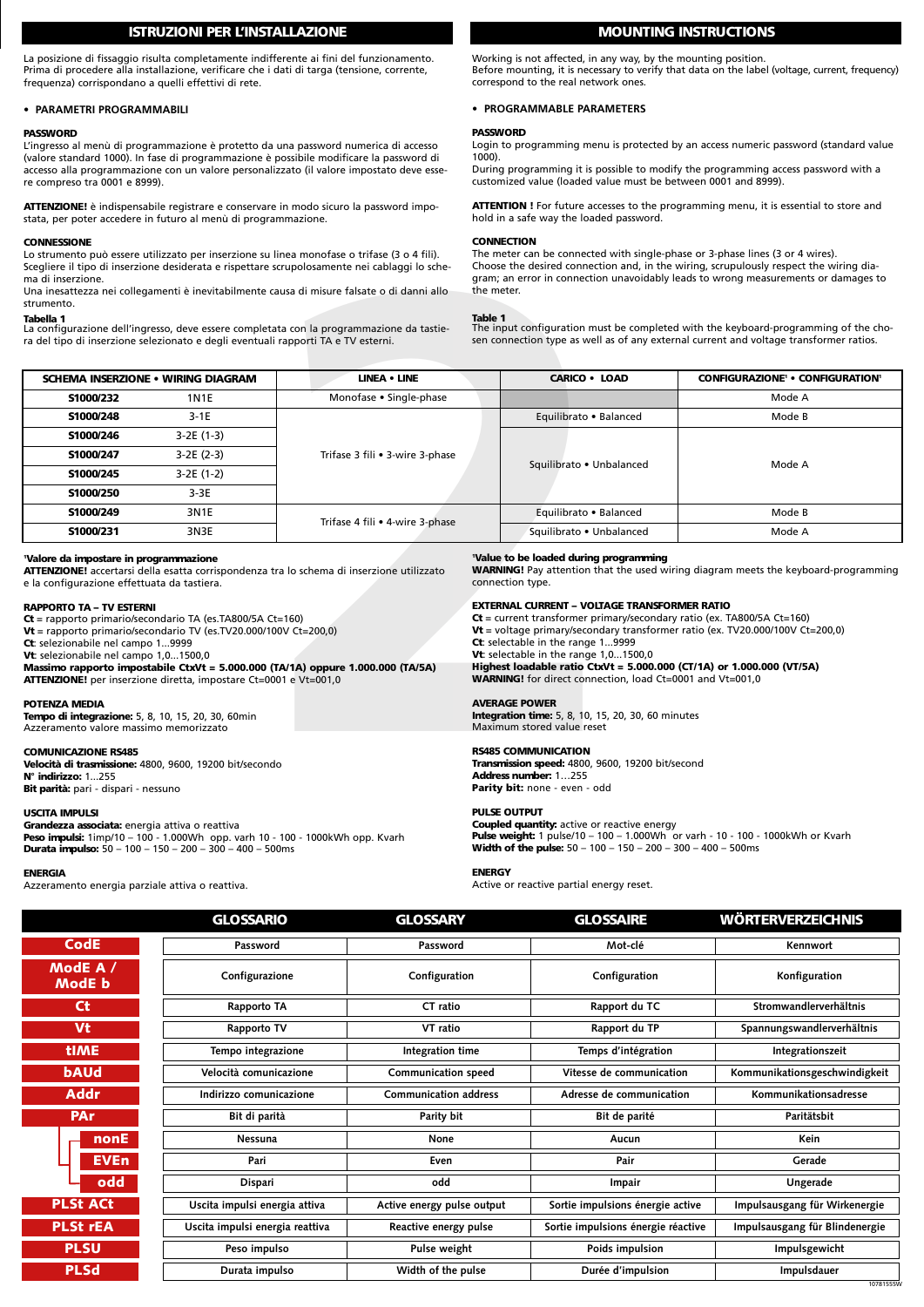# **INSTRUCTIONS POUR L' INSTALLATION INSTALLATION**

La position de fixation n'a aucune incidence sur le fonctionnement.

Avant de procéder à l'installation, il faut vérifier que les données indiquées sur la plaque (tension, courant, fréquence) correspondent à celles du secteur.

# **• PARAMETRES PROGRAMMABLES**

## **MOT-CLE**

L'accès au menu de programmation est protégé par un mot-clé d'accès numérique (valeur standard 1000). Pendant la programmation est possible de modifier le mot-clé d'accès à la programmation avec une valeur personnalisée (la valeur chargée doit être comprise entre 0001 et 8999).

## **CONNEXION**

Die Einbaulage hat keinen Einfluss auf die Funktion. Bevor das Gerät eingebaut wird, muss das Typenschild mit den tatsächlichen Netzgegebenheiten (Spannung, Strom, Frequenz) verglichen werden.

# **• PROGRAMMIERBARE PARAMETER**

# **KENNWORT**

Die Änderung von Parameter in der Konfiguration ist nur nach richtiger Eingabe des Digitalzugriffskennwort (Standardwert) möglich. Während der Programmierung ist es möglich, den Programmierungszugriffskennwort mit einem kundenspezifischen Wert ändern. (Der eingelade Wert muss zwischen 0001 und 8999 inbegriffen sein).

### **ANSCHLUSSTYP – NETZART**

#### **Tabelle 1**

| 0001 et 8999).                                                                                                                                                                                                                                                                                                                                                                                                                                                                                                                                                                                                                                                    |                                                                                                                                                                                       |                                                                                                                              | ändern. (Der eingelade Wert muss zwischen 0001 und 8999 inbegriffen sein).                                                                                                                                                                                                                                                                                                                                                                                                                                                                                                                                                                         |                                                         |  |                                                                                                                                                                    |
|-------------------------------------------------------------------------------------------------------------------------------------------------------------------------------------------------------------------------------------------------------------------------------------------------------------------------------------------------------------------------------------------------------------------------------------------------------------------------------------------------------------------------------------------------------------------------------------------------------------------------------------------------------------------|---------------------------------------------------------------------------------------------------------------------------------------------------------------------------------------|------------------------------------------------------------------------------------------------------------------------------|----------------------------------------------------------------------------------------------------------------------------------------------------------------------------------------------------------------------------------------------------------------------------------------------------------------------------------------------------------------------------------------------------------------------------------------------------------------------------------------------------------------------------------------------------------------------------------------------------------------------------------------------------|---------------------------------------------------------|--|--------------------------------------------------------------------------------------------------------------------------------------------------------------------|
| <b>ATTENTION!</b> Il est indispensable enregistrer et garder d'une façon sûre le mot-clé chargé<br>pour pouvoir accéder à l'avenir au menu de programmation.                                                                                                                                                                                                                                                                                                                                                                                                                                                                                                      |                                                                                                                                                                                       |                                                                                                                              | <b>ACHTUNG!</b> ! Für zukünftige Zugriffe zum Programmierungsmenü, ist es notwendig den<br>eingeladenen Kennwort aufzeichnen und in zuverlässige Art aufbewahren.                                                                                                                                                                                                                                                                                                                                                                                                                                                                                  |                                                         |  |                                                                                                                                                                    |
| <b>CONNEXION</b><br>L'appareil peut être utilisé pour connexion sur une ligne monophasée ou triphasée (3 ou 4 fils).<br>Choisir le type de connexion désirée et, lors du câblage, respecter scrupuleusement le sché-<br>ma de saisie ; une connexion erronée est source inévitable de fausses mesures ou de dom-<br>mages à l'appareil.                                                                                                                                                                                                                                                                                                                           |                                                                                                                                                                                       |                                                                                                                              | <b>ANSCHLUSSTYP - NETZART</b><br>Das Gerät kann für Einphasen- oder Drehstromleitungsanschluss (3 oder 4 Leitungen)<br>benutzt werden. Wählen Sie die gewünschte Anschlussart und erinnern Sie sich an dass,<br>der Anschluss gem. Anschlussbilder erfolgt. Falschanschluss führt zu erheblichen<br>Anzeigefehlern! Es können sogar Beschädigungen auftreten.                                                                                                                                                                                                                                                                                      |                                                         |  |                                                                                                                                                                    |
| Table 1<br>extérieurs.                                                                                                                                                                                                                                                                                                                                                                                                                                                                                                                                                                                                                                            | La configuration d'entrée doit être complétée avec la programmation par clavier du type de<br>connexion désirée et des éventuels rapports de transformateurs de courant et de tension |                                                                                                                              | <b>Tabelle 1</b><br>ergänzen.                                                                                                                                                                                                                                                                                                                                                                                                                                                                                                                                                                                                                      |                                                         |  | Die Eingangskonfiguration muss mit den Tastaturprogrammierung der ausgewählten<br>Anschlusstyp und der eventuellen externe Strom- und Spannungswandlerverhältnisse |
|                                                                                                                                                                                                                                                                                                                                                                                                                                                                                                                                                                                                                                                                   | <b>SCHEMA DE RACCORDEMENT • ANSCHLUßBILDER</b>                                                                                                                                        | <b>LIGNE . LEITUNG</b>                                                                                                       |                                                                                                                                                                                                                                                                                                                                                                                                                                                                                                                                                                                                                                                    | <b>CHARGE . LAST</b>                                    |  | <b>CONFIGURATION' . KONFIGURATION'</b>                                                                                                                             |
| S1000/232                                                                                                                                                                                                                                                                                                                                                                                                                                                                                                                                                                                                                                                         | <b>1N1E</b>                                                                                                                                                                           | Monophasée • Einphasig                                                                                                       |                                                                                                                                                                                                                                                                                                                                                                                                                                                                                                                                                                                                                                                    |                                                         |  | Mode A                                                                                                                                                             |
| S1000/248                                                                                                                                                                                                                                                                                                                                                                                                                                                                                                                                                                                                                                                         | $3-1E$                                                                                                                                                                                |                                                                                                                              |                                                                                                                                                                                                                                                                                                                                                                                                                                                                                                                                                                                                                                                    | Equilibré • Abgeglichen                                 |  | Mode B                                                                                                                                                             |
| S1000/246                                                                                                                                                                                                                                                                                                                                                                                                                                                                                                                                                                                                                                                         | 3-2E (1-3)                                                                                                                                                                            |                                                                                                                              |                                                                                                                                                                                                                                                                                                                                                                                                                                                                                                                                                                                                                                                    |                                                         |  |                                                                                                                                                                    |
| S1000/247                                                                                                                                                                                                                                                                                                                                                                                                                                                                                                                                                                                                                                                         | 3-2E (2-3)                                                                                                                                                                            | Triphasée 3 fils<br>Dreiphasig 3-Leitungen                                                                                   |                                                                                                                                                                                                                                                                                                                                                                                                                                                                                                                                                                                                                                                    |                                                         |  | Mode A                                                                                                                                                             |
| S1000/245                                                                                                                                                                                                                                                                                                                                                                                                                                                                                                                                                                                                                                                         | 3-2E (1-2)                                                                                                                                                                            |                                                                                                                              |                                                                                                                                                                                                                                                                                                                                                                                                                                                                                                                                                                                                                                                    | Déséquilibré • Unabgeglichen                            |  |                                                                                                                                                                    |
| S1000/250                                                                                                                                                                                                                                                                                                                                                                                                                                                                                                                                                                                                                                                         | $3-3E$                                                                                                                                                                                |                                                                                                                              |                                                                                                                                                                                                                                                                                                                                                                                                                                                                                                                                                                                                                                                    |                                                         |  |                                                                                                                                                                    |
| S1000/249                                                                                                                                                                                                                                                                                                                                                                                                                                                                                                                                                                                                                                                         | 3N1E                                                                                                                                                                                  | Triphasée 4 fils                                                                                                             |                                                                                                                                                                                                                                                                                                                                                                                                                                                                                                                                                                                                                                                    | Equilibré · Abgeglichen<br>Déséquilibré • Unabgeglichen |  | Mode B                                                                                                                                                             |
| S1000/231                                                                                                                                                                                                                                                                                                                                                                                                                                                                                                                                                                                                                                                         | 3N3E                                                                                                                                                                                  | Dreiphasig 4-Leitungen                                                                                                       |                                                                                                                                                                                                                                                                                                                                                                                                                                                                                                                                                                                                                                                    |                                                         |  | Mode A                                                                                                                                                             |
| <sup>1</sup> Valeur à charger pendant la programmation<br>ATTENTION ! Vérifier que le schéma de raccordement utilisé correspond à la configuration<br>effectuée par le clavier.<br><b>RAPPORT TC - TP EXTERIEURS</b><br>Ct = rapport primaire/secondaire du transformateur de courant (ex.: TC 800/5A Ct=160)<br><b>Vt</b> = rapport primaire/secondaire du transformateur de tension (ex.: TP 20.000/100V Ct=200,0)<br>Ct : sélectionnable en la plage 19999<br>Vt : sélectionnable en la plage 1,01500,0<br>Rapport maximal chargeable CtxVt = 5.000.000 (TC/1A) ou 1.000.000 (TC /5A)<br><b>ATTENTION !</b> Pour connexion directe charger Ct=0001 et Vt=001,0 |                                                                                                                                                                                       |                                                                                                                              | 'Wert während der Programmierung zu laden<br>ACHTUNG! Bitte kontrollieren, dass das benutzte Schaltbild mit der Tastaturprogram-mie-<br>rung der Konfiguration übereinstimmt.<br>VERHÄLTNIS DER EXTERNER STROM- UND SPANNUNGSWANDLER<br>$Ct = Verhältnis Primär/Sekundär Stromwandler (z.B.: Stromwandler 800/5A Ct=160)$<br>Vt = Verhältnis Primär/Sekundär Spannungswandler (z.B.: Spannungswandler 20.000/100V Ct=200,0)<br>Ct: auswählbar im Bereich 19999<br>Vt: auswählbar im Bereich 1,01500,0<br>Ladbarer Höchstwert CtxVt = 5.000.000 (CT/1A) oder 1.000.000 (VT/5A)<br><b>ACHTUNG!</b> Für direkten Anschluss laden Ct=0001 und Vt=001,0 |                                                         |  |                                                                                                                                                                    |
| <b>PUISSANCE MOYENNE</b><br><b>Temps d'intégration:</b> 5, 8, 10, 15, 20, 30, 60 minutes<br>Mise à zéro de la valeur maximale mémorisée                                                                                                                                                                                                                                                                                                                                                                                                                                                                                                                           |                                                                                                                                                                                       | <b>MITTLERE LEISTUNG</b><br>Integrationszeit: 5, 8, 10, 15, 20, 30, 60 Minute<br>Nullstellung des gespeicherten Höchstwertes |                                                                                                                                                                                                                                                                                                                                                                                                                                                                                                                                                                                                                                                    |                                                         |  |                                                                                                                                                                    |
| <b>COMMUNICATION RS485</b><br>Vitesse de transmission : 4800, 9600, 19200 bits par seconde<br><b>Numéro d'adresse: 1255</b><br>Bit de parité: aucun - pair - impair                                                                                                                                                                                                                                                                                                                                                                                                                                                                                               |                                                                                                                                                                                       |                                                                                                                              | <b>KOMMUNIKATION RS485</b><br><b>Übertragungsgeschwindigkeit:</b> 4800, 9600, 19200 Bits pro Sekunde<br>Adressezahl: 1255<br>Paritätsbit: kein - gerade - ungerade                                                                                                                                                                                                                                                                                                                                                                                                                                                                                 |                                                         |  |                                                                                                                                                                    |

## **RAPPORT TC – TP EXTERIEURS**

#### **PUISSANCE MOYENNE**

#### **COMMUNICATION RS485**

**Vitesse de transmission :** 4800, 9600, 19200 bits par seconde **Numéro d'adresse:** 1...255 **Bit de parité:** aucun - pair - impair

# **SORTIE IMPULSIONS**

**Grandeur associée:** énergie active ou réactive **Poids impulsions:** 1 impulsion/10 – 100 – 1.000Wh ou varh - 10 - 100 - 1000kWh ou Kvarh **Durée d'impulsion:** 50 – 100 – 150 – 200 – 300 – 400 – 500ms

# **ENERGIE**

Remise à zéro de l'énergie partielle active ou réactive

#### **VERHÄLTNIS DER EXTERNER STROM- UND SPANNUNGSWANDLER**

# **MITTLERE LEISTUNG**

# **KOMMUNIKATION RS485**

**Übertragungsgeschwindigkeit:** 4800, 9600, 19200 Bits pro Sekunde **Adressezahl:** 1...255 **Paritätsbit:** kein - gerade - ungerade

#### **IMPULSAUSGANG Zusammengefügte Größe:** Wirk- oder Blindenergie

**Impulsgewicht:** 1 Impuls/10 – 100 – 1.000Wh oder varh - 10 - 100 - 1000kWh oder Kvarh **Impulsdauer:** 50 – 100 – 150 – 200 – 300 – 400 – 500ms

## **ENERGIE**

Nullstellung der Wirk- oder Blindteilenergie.



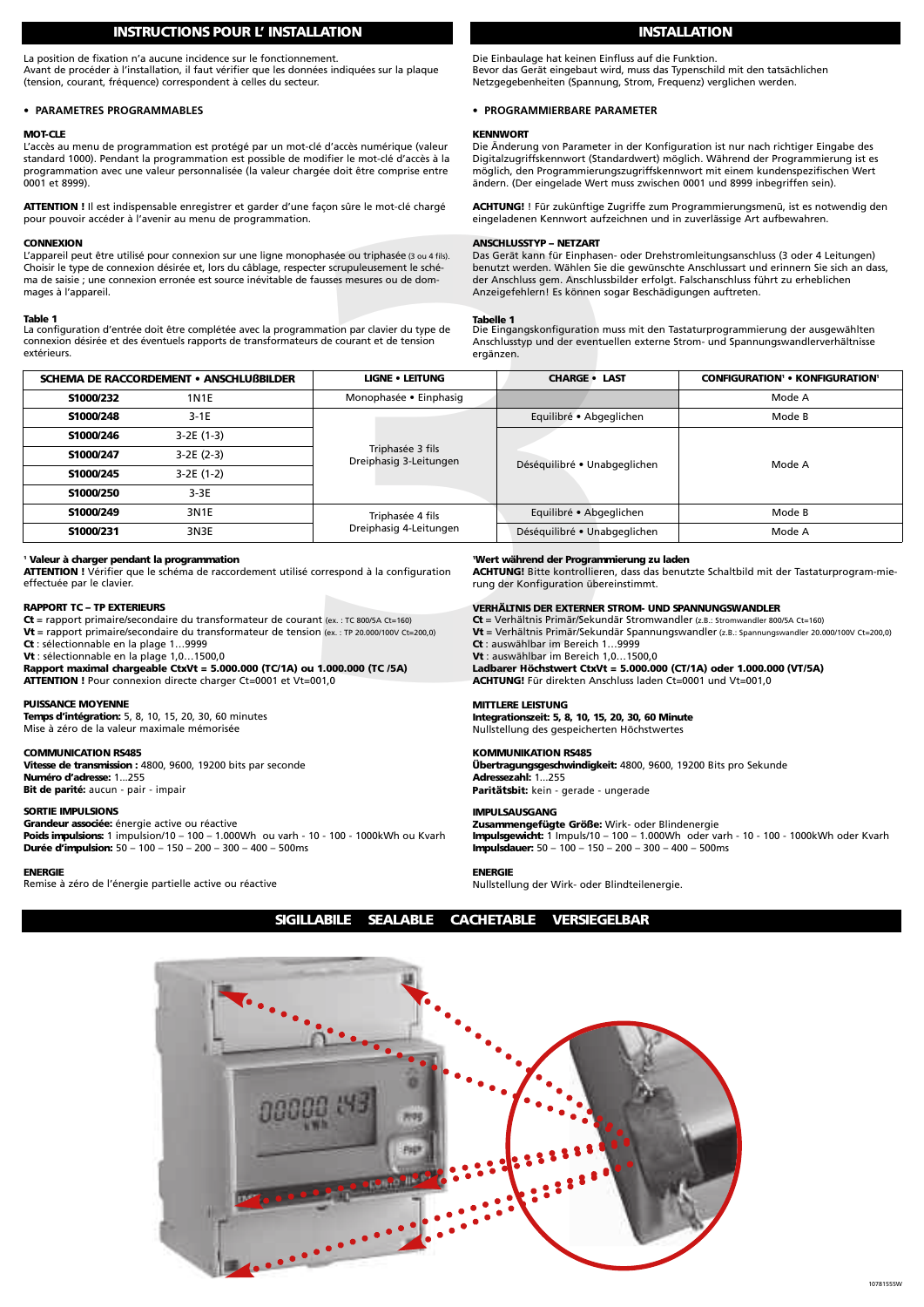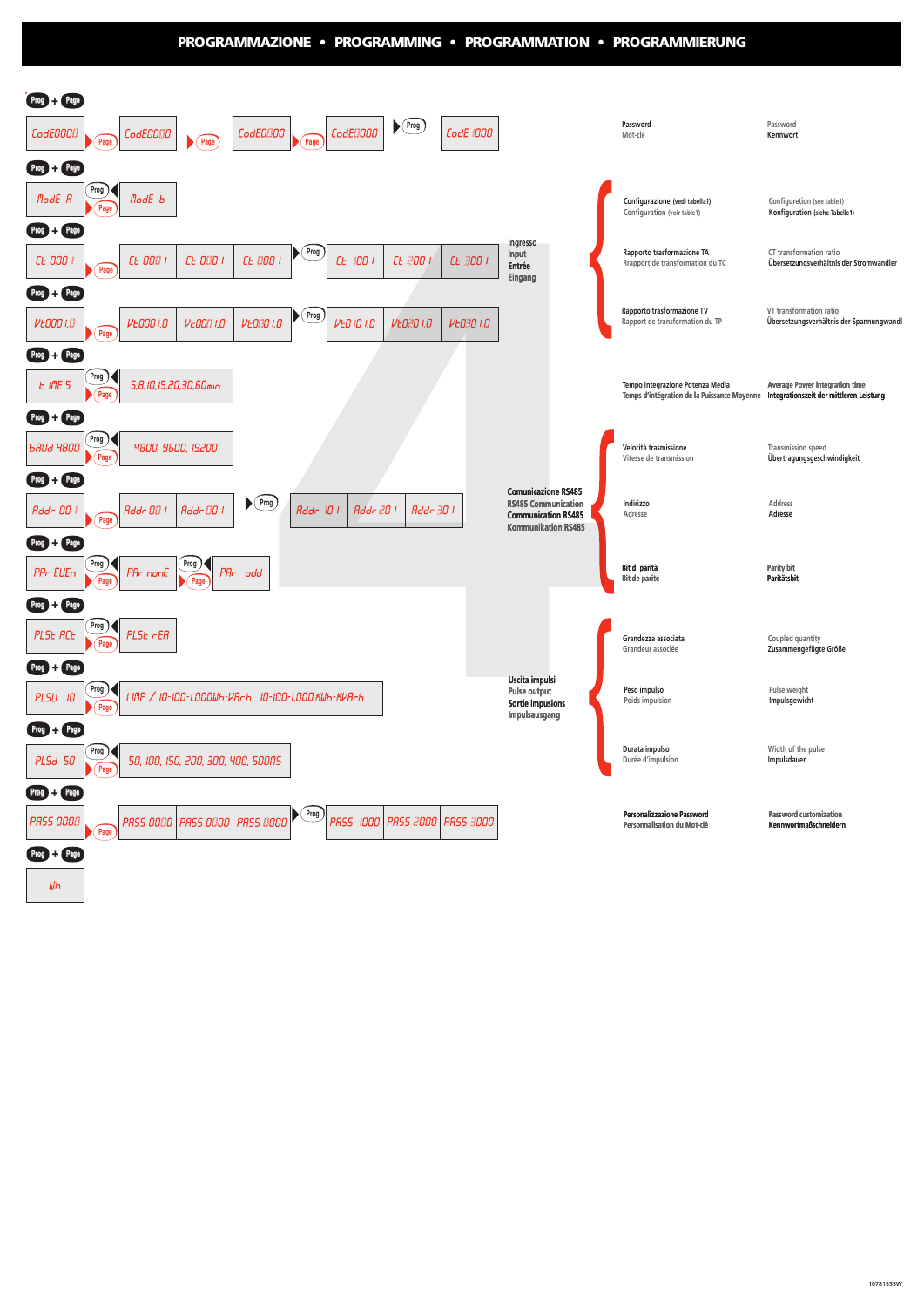# **ENERGIA TOTALE E PARZIALE • PARTIAL AND TOTAL ENERGY ENERGIE TOTAL ET PARTIELLE •TEIL- UND GESAMTENERGIE**

.<br>Energia Attiva Totale **Total Active Energy Energie Active Totale Totalwirkenergie** 

**Energia Reattiva Totale Total Reactive Energy Energie Rèactive Totale Totalblindenergie** 

**Energia Attiva Parziale Partial Active Energy Energie Active Partielle Teilwirkenergie** 

**Energia Reattiva Parziale Partial Reactive Energy Energie Rèactive Partielle Teilblindenergie** 

**Valore Massimo Potenza Attiva Media Active Power Max. Demand Puissance Moyenne Maximale Active Wirkleistungsmittelwert Max.**

**Potenza Attiva Media Active Power Demand Puissance Moyenne Active Wirkleistungsmittelwert** 

**Menù tensioni - correnti Voltages - currents menu Menu tensions - courants Spannung- und Strommenü** 





Frequenza - Fattore di potenza<br>Frequency - Power factor<br>Exequence - Facteur de puissance<br>Exequenze - Leistungsfaktor **Frequency - Power factor Fréquence - Facteur de puissance Frequenz - Leistungsfaktor a = IND r = CAP**

**Puissance apparente Scheinleistung**

| Page              |           |
|-------------------|-----------|
| 3                 | 6000      |
|                   |           |
|                   |           |
| יבן               |           |
|                   |           |
| 23                |           |
|                   |           |
| 31                | Page 4000 |
| Page              |           |
|                   | 365.8     |
| Page              |           |
| k                 | 599.7     |
| Page <sup>)</sup> |           |
|                   | 425.4     |
| Page              |           |
| 50.0              | 0.89      |

8000 **A**

**1**

**Page**

4500 **A**

I

2